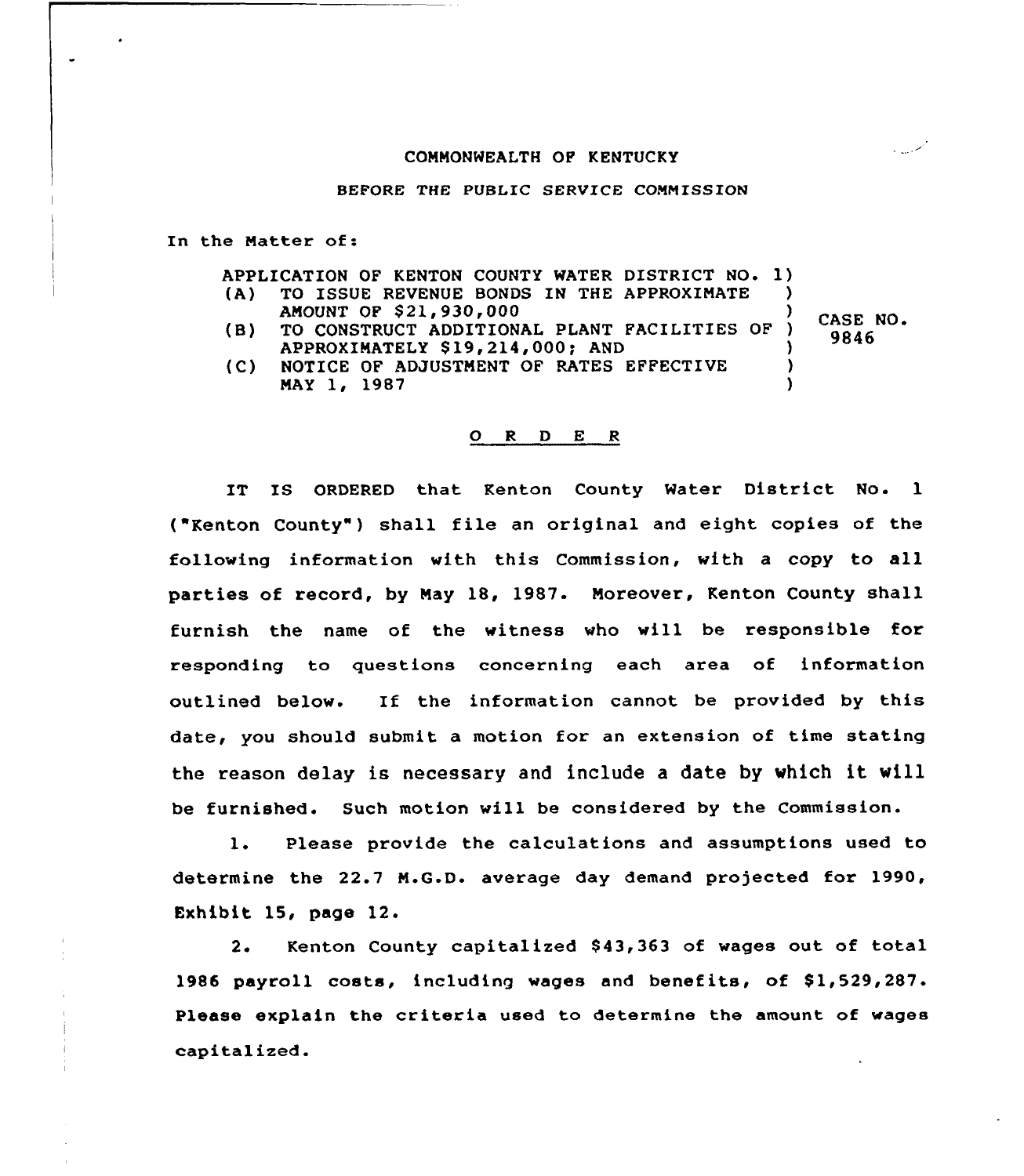a. In addition, please state whether any of the employee benefits associated with the capitalized vages vere capitalized.

3. Please explain in detail the need for the proposed additional employees per Exhibit 10, page 3.

4. Provide copies of the invoices for expenses incurred to date for the preparation of this case and an itemized estimate of the additional expenses expected to be incurred. Indicate any costs associated with this case that vere incurred during the test year. For these costs include the account charged for each amount and a detailed explanation of the services provided by each firm or individual rendering services in connection with this case.

5. Provide a copy of the Auditor's report from your most recent audit.

6. Provide <sup>a</sup> detailed depreciation schedule of all plant and facilities for the test year. The schedule should show the rates for each plant account, estimated service life in years, the method used, and the balance in each account.

7. Provide a copy of the board resolution approving the <sup>4</sup> percent wage increase effective January 1, 1987. In addition, please submit any support for the 4 percent wage increase.

8. Did a11 employees receive a <sup>4</sup> percent wage increase in January, 1987? If not vho vere the eligible employees and how was their percentage increase determined?

9. Has Kenton County considered alternative means of financing the proposed construction project, other than the \$21 million bond issue?

$$
-2-
$$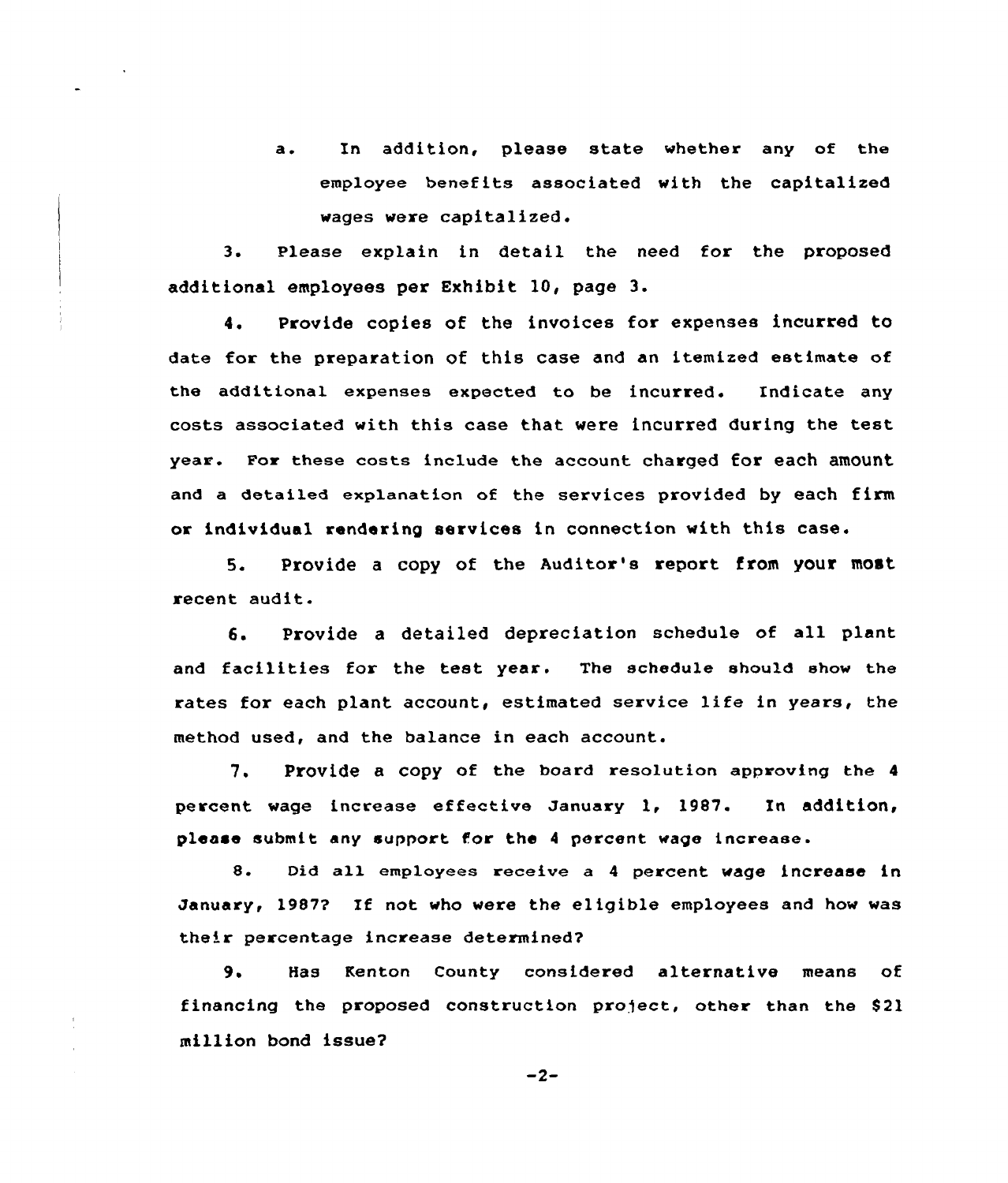If yes, what alternatives were explored and what were the findings2

10. If not answered in question No. 9, what are the costs and their estimated amount for the following financing options:

- a. Two separate bonds issues of approximately \$11 million each, the second issue to be placed after approximately one-half of the proposed construction is completed.
- b. Financing the construction initially with short-term debt to be replaced with long-term debt when construction is completed. Provide this cost for completing the proposed construction project for the method described in a. above and for one issuance after construction is essentially completed.

ll. Has Kenton County considered financing part of the construction with depreciation? Does Kenton County have this ability? Provide a detailed explanation of your answers.

12. What is the interest rate at which Kenton County anticipates placing its proposed bond issue?

13. What is the anticipated time schedule Eor having all the proposed construction pro)ects under construction? What is the anticipated completion date for all of the proposed pro)ects?

14. Does the test period financial information provided by Kenton County reflect any cost on either the income statement or balance sheet for the defeased 1981 Bonds? If yes, where are these costs included and what were their amounts2

 $-3-$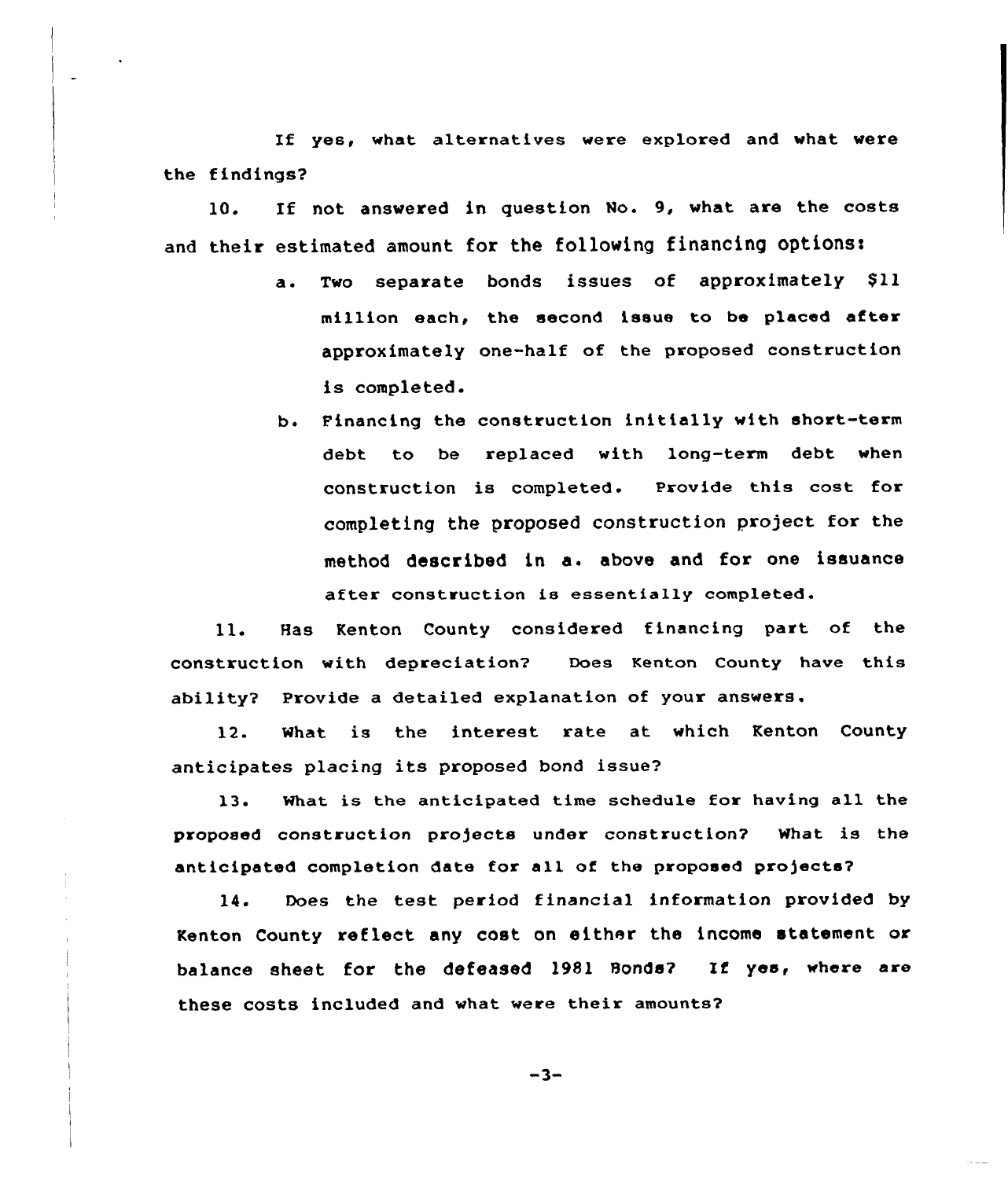15. What is the maximum dollar amount for funding each of the accounts required by Kenton County's current bond ordinance? Provide these amounts for both the current and proposed bond issues showing all necessary calculations and assumptions.

16. Is the income from operating the Independence Water System reflected on the test period income statement? If  $yes,$ where and what amount? If no, provide an explanation for its exclusion.

17. Provide a breakdown for interest on long-term debt of \$ 1,312,007, shown in Exhibit No. 5, page <sup>1</sup> of 1, line 20. Reconcile this amount to the interest expense shown on Exhibit No. 6, page <sup>6</sup> of 6.

18. Exhibit No. 10, Adjustment No. A.l., shows <sup>a</sup> line loss of 17 percent. What is Kenton County's reasoning for requesting <sup>a</sup> 17 percent line loss instead of the 15 percent genera11y allowed by this Commission?

19. What do employee benefits consist of and which employees are eligible? How are the benefits cost determined?

20. Do the employees contribute to the Delta Dental plan, which was added to the employee benefit package? If yes, how much? Are all employees eligible?

21. Why did Kenton County's share of pension funding increase on August 1, 1986, from 5.25 percent to 5.75 percent? How was this percentage increase calculated? Are all employees eligible? How does this cost compare to other similarly sized utilities?

 $-4-$